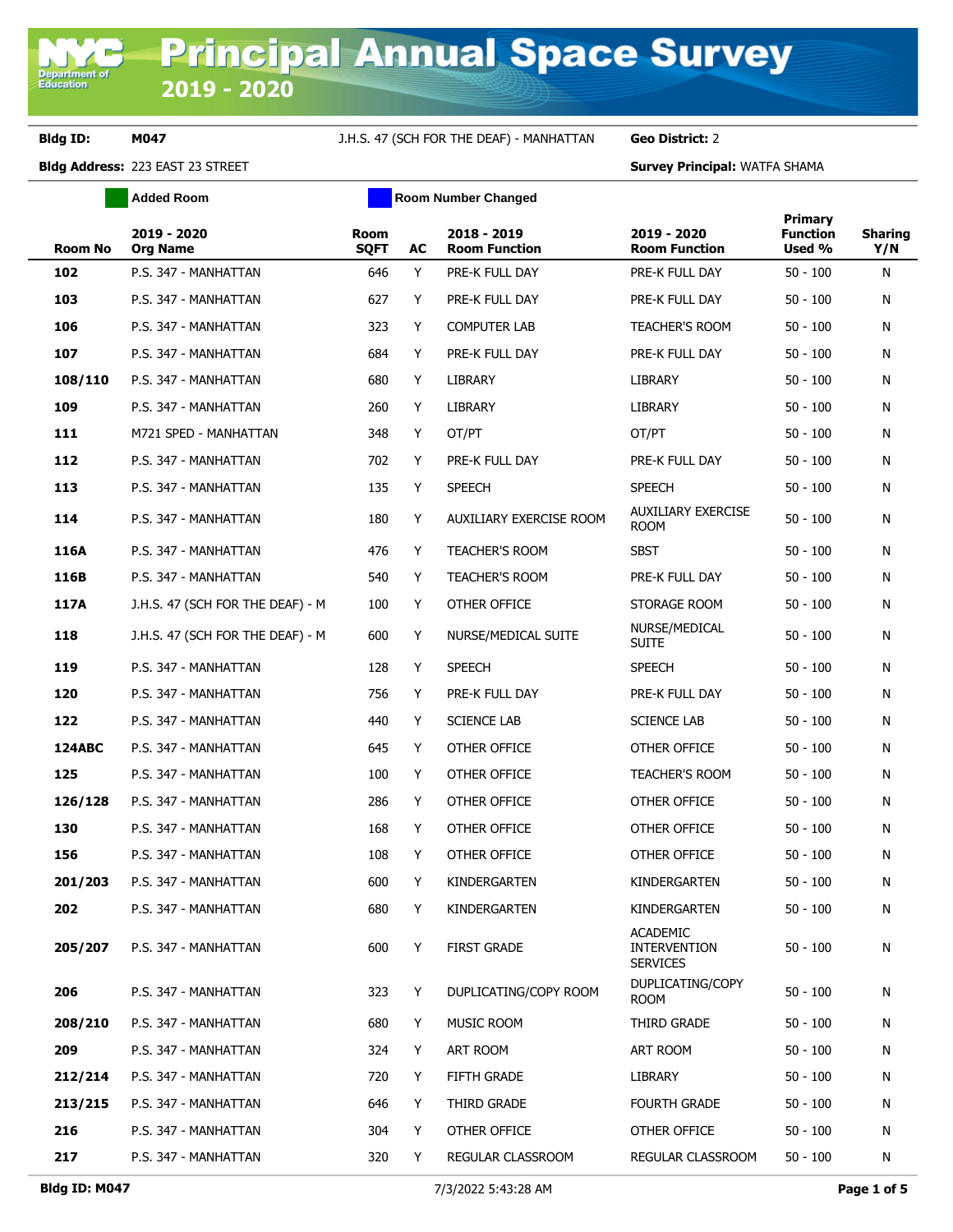**Bldg ID: M047** J.H.S. 47 (SCH FOR THE DEAF) - MANHATTAN **Geo District:** 2

|                | <b>Added Room</b>                | <b>Room Number Changed</b> |    |                                         |                                           |                                             |                       |
|----------------|----------------------------------|----------------------------|----|-----------------------------------------|-------------------------------------------|---------------------------------------------|-----------------------|
| <b>Room No</b> | 2019 - 2020<br><b>Org Name</b>   | Room<br><b>SQFT</b>        | AC | 2018 - 2019<br><b>Room Function</b>     | 2019 - 2020<br><b>Room Function</b>       | <b>Primary</b><br><b>Function</b><br>Used % | <b>Sharing</b><br>Y/N |
| 218/220        | P.S. 347 - MANHATTAN             | 800                        | Y  | <b>FOURTH GRADE</b>                     | <b>FIFTH GRADE</b>                        | $50 - 100$                                  | N                     |
| 219/221        | P.S. 347 - MANHATTAN             | 720                        | Y  | <b>SECOND GRADE</b>                     | <b>REGULAR CLASSROOM</b><br>- MS GRADES   | $50 - 100$                                  | N                     |
| 222            | P.S. 347 - MANHATTAN             | 273                        | Y  | <b>TEACHER'S ROOM</b>                   | <b>TEACHER'S ROOM</b>                     | $50 - 100$                                  | N                     |
| 223            | P.S. 347 - MANHATTAN             | 273                        | Υ  | SOCIAL WORKER/COUNSELOR                 | <b>SOCIAL</b><br>WORKER/COUNSELOR         | $50 - 100$                                  | N                     |
| 224            | P.S. 347 - MANHATTAN             | 273                        | Y  | REGULAR CLASSROOM                       | REGULAR CLASSROOM                         | $50 - 100$                                  | N                     |
| 225            | P.S. 347 - MANHATTAN             | 288                        | Y  | SOCIAL WORKER/COUNSELOR                 | <b>SOCIAL</b><br>WORKER/COUNSELOR         | $50 - 100$                                  | N                     |
| 226            | P.S. 347 - MANHATTAN             | 273                        | Y  | REGULAR CLASSROOM                       | REGULAR CLASSROOM                         | $50 - 100$                                  | N                     |
| 228            | M721 SPED - MANHATTAN            | 247                        | Y  | D75 SPED CLASSROOM                      | D75 SPED<br><b>CLASSROOM</b>              | $50 - 100$                                  | N                     |
| 230            | M721 SPED - MANHATTAN            | 234                        | Y  | D75 SPED CLASSROOM                      | D75 SPED<br><b>CLASSROOM</b>              | $50 - 100$                                  | N                     |
| 231            | P.S. 347 - MANHATTAN             | 128                        | Y  | <b>SPEECH</b>                           | <b>SPEECH</b>                             | $50 - 100$                                  | N                     |
| 232            | M721 SPED - MANHATTAN            | 234                        | Y  | D75 SPED CLASSROOM                      | D75 SPED<br><b>CLASSROOM</b>              | $50 - 100$                                  | N                     |
| 234            | M721 SPED - MANHATTAN            | 234                        | Y  | D75 SPED CLASSROOM                      | D75 SPED<br><b>CLASSROOM</b>              | $50 - 100$                                  | N                     |
| 235            | M721 SPED - MANHATTAN            | 100                        | Y  | <b>GENERAL BUILDING SUPPORT</b>         | <b>GENERAL BUILDING</b><br><b>SUPPORT</b> | $50 - 100$                                  | N                     |
| 236            | M721 SPED - MANHATTAN            | 234                        | Y  | OTHER OFFICE                            | OTHER OFFICE                              | $50 - 100$                                  | N                     |
| 238            | M721 SPED - MANHATTAN            | 300                        | Y  | D75 SPED CLASSROOM                      | D75 SPED<br><b>CLASSROOM</b>              | $50 - 100$                                  | N                     |
| 239            | M721 SPED - MANHATTAN            | 170                        | Y  | ART ROOM                                | D75 SPED<br><b>CLASSROOM</b>              | $50 - 100$                                  | N                     |
| 240            | P.S. 347 - MANHATTAN             | 315                        | Y  | OT/PT                                   | OT/PT                                     | $50 - 100$                                  | N                     |
| 242            | J.H.S. 47 (SCH FOR THE DEAF) - M | 234                        | Y  | OT/PT                                   | OT/PT                                     | $50 - 100$                                  | N                     |
| 244            | M721 SPED - MANHATTAN            | 247                        | Y  | D75 SPED CLASSROOM                      | D75 SPED<br><b>CLASSROOM</b>              | $50 - 100$                                  | N                     |
| 246            | M721 SPED - MANHATTAN            | 234                        | Y. | D75 SPED CLASSROOM                      | CONFERENCE ROOM                           | $50 - 100$                                  | N                     |
| 250            | M721 SPED - MANHATTAN            | 247                        | Y  | TEACHER'S ROOM                          | TEACHER'S ROOM                            | $50 - 100$                                  | N                     |
| 252            | J.H.S. 47 (SCH FOR THE DEAF) - M | 64                         | Y  | STORAGE ROOM                            | STORAGE ROOM                              | $50 - 100$                                  | N                     |
| 256            | J.H.S. 47 (SCH FOR THE DEAF) - M | 150                        | Y  | GENERAL BUILDING SUPPORT                | <b>GENERAL BUILDING</b><br><b>SUPPORT</b> | $50 - 100$                                  | N                     |
| 301            | J.H.S. 47 (SCH FOR THE DEAF) - M | 400                        | Y  | MULTI-PURPOSE CLASSROOM                 | MULTI-PURPOSE<br><b>CLASSROOM</b>         | $50 - 100$                                  | N                     |
| 302            | J.H.S. 47 (SCH FOR THE DEAF) - M | 442                        | Y  | REGULAR CLASSROOM - HS<br><b>GRADES</b> | REGULAR CLASSROOM<br>- HS GRADES          | $50 - 100$                                  | N                     |
| 309            | P.S. 347 - MANHATTAN             | 578                        | Y  | REGULAR CLASSROOM - MS<br><b>GRADES</b> | REGULAR CLASSROOM<br>- MS GRADES          | $50 - 100$                                  | N                     |
| 310            | P.S. 347 - MANHATTAN             | 760                        | Y  | REGULAR CLASSROOM - MS<br><b>GRADES</b> | REGULAR CLASSROOM<br>- MS GRADES          | $50 - 100$                                  | N                     |
| 311            | J.H.S. 47 (SCH FOR THE DEAF) - M | 247                        | Y  | AP'S OFFICE                             | <b>AP'S OFFICE</b>                        | $50 - 100$                                  | N                     |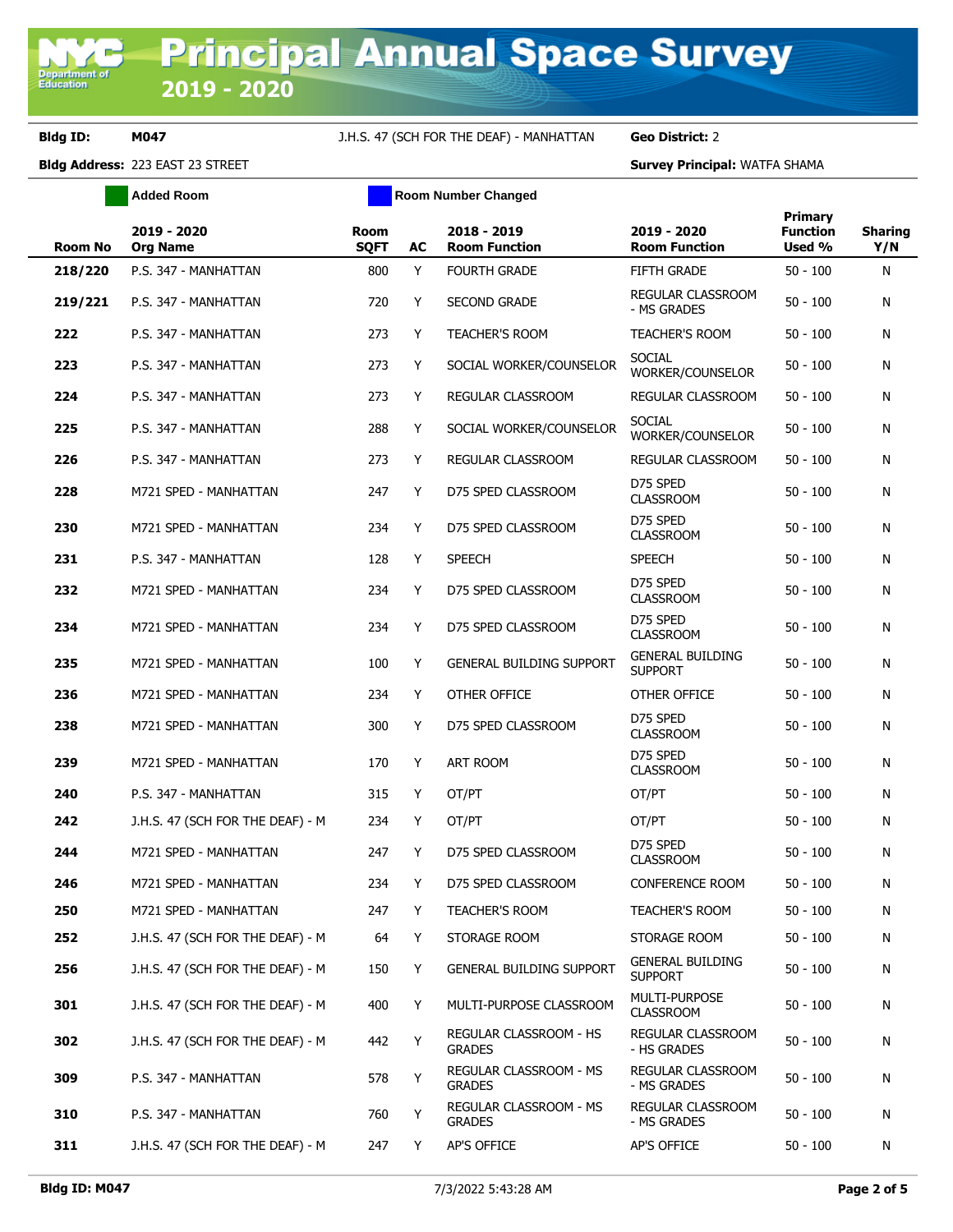## **Bldg ID: M047** J.H.S. 47 (SCH FOR THE DEAF) - MANHATTAN **Geo District:** 2

**Added Room Room Room Number Changed** 

| <b>Room No</b> | 2019 - 2020<br><b>Org Name</b>   | Room<br><b>SQFT</b> | AC | 2018 - 2019<br><b>Room Function</b>            | 2019 - 2020<br><b>Room Function</b>  | <b>Primary</b><br><b>Function</b><br>Used % | <b>Sharing</b><br>Y/N |
|----------------|----------------------------------|---------------------|----|------------------------------------------------|--------------------------------------|---------------------------------------------|-----------------------|
| 312/314        | J.H.S. 47 (SCH FOR THE DEAF) - M | 864                 | Y  | <b>REGULAR CLASSROOM - HS</b><br><b>GRADES</b> | REGULAR CLASSROOM<br>- HS GRADES     | $50 - 100$                                  | N                     |
| 313            | J.H.S. 47 (SCH FOR THE DEAF) - M | 646                 | Y  | REGULAR CLASSROOM - HS<br><b>GRADES</b>        | REGULAR CLASSROOM<br>- HS GRADES     | $50 - 100$                                  | N                     |
| 315            | J.H.S. 47 (SCH FOR THE DEAF) - M | 988                 | Y  | REGULAR CLASSROOM - HS<br><b>GRADES</b>        | REGULAR CLASSROOM<br>- HS GRADES     | $50 - 100$                                  | N                     |
| 316            | J.H.S. 47 (SCH FOR THE DEAF) - M | 900                 | Y  | REGULAR CLASSROOM - HS<br><b>GRADES</b>        | REGULAR CLASSROOM<br>- HS GRADES     | $50 - 100$                                  | N                     |
| 356            | J.H.S. 47 (SCH FOR THE DEAF) - M | 195                 | Y  | OTHER OFFICE                                   | <b>CONFERENCE ROOM</b>               | $50 - 100$                                  | N                     |
| 357            | J.H.S. 47 (SCH FOR THE DEAF) - M | 120                 | Y  | SOCIAL WORKER/COUNSELOR                        | <b>SOCIAL</b><br>WORKER/COUNSELOR    | $50 - 100$                                  | N                     |
| 401/403        | J.H.S. 47 (SCH FOR THE DEAF) - M | 702                 | Y  | REGULAR CLASSROOM - HS<br><b>GRADES</b>        | REGULAR CLASSROOM<br>- HS GRADES     | $50 - 100$                                  | N                     |
| 402/404        | J.H.S. 47 (SCH FOR THE DEAF) - M | 720                 | Y  | REGULAR CLASSROOM - HS<br><b>GRADES</b>        | REGULAR CLASSROOM<br>- HS GRADES     | $50 - 100$                                  | N                     |
| 405/407        | J.H.S. 47 (SCH FOR THE DEAF) - M | 680                 | Y  | REGULAR CLASSROOM - HS<br><b>GRADES</b>        | REGULAR CLASSROOM<br>- HS GRADES     | $50 - 100$                                  | N                     |
| 406/408        | J.H.S. 47 (SCH FOR THE DEAF) - M | 720                 | Υ  | REGULAR CLASSROOM - HS<br><b>GRADES</b>        | REGULAR CLASSROOM<br>- HS GRADES     | $50 - 100$                                  | N                     |
| 409            | J.H.S. 47 (SCH FOR THE DEAF) - M | 340                 | Y  | <b>GENERAL/MAIN OFFICE</b>                     | <b>GENERAL/MAIN</b><br><b>OFFICE</b> | $50 - 100$                                  | N                     |
| 410            | J.H.S. 47 (SCH FOR THE DEAF) - M | 442                 | Y  | PRINCIPAL'S OFFICE                             | PRINCIPAL'S OFFICE                   | $50 - 100$                                  | N                     |
| 412            | J.H.S. 47 (SCH FOR THE DEAF) - M | 360                 | Y  | STAFF DEVELOPMENT                              | OTHER OFFICE                         | $50 - 100$                                  | N                     |
| 413            | J.H.S. 47 (SCH FOR THE DEAF) - M | 1520                | Y  | LIBRARY                                        | <b>LIBRARY</b>                       | $50 - 100$                                  | N                     |
| 414            | J.H.S. 47 (SCH FOR THE DEAF) - M | 540                 | Y  | <b>TEACHER'S ROOM</b>                          | <b>DEAN'S OFFICE</b>                 | $50 - 100$                                  | N                     |
| 416            | J.H.S. 47 (SCH FOR THE DEAF) - M | 108                 | Y  | <b>GUIDANCE OFFICE</b>                         | OTHER OFFICE                         | $50 - 100$                                  | N                     |
| 418/420        | J.H.S. 47 (SCH FOR THE DEAF) - M | 703                 | Y  | REGULAR CLASSROOM - HS<br><b>GRADES</b>        | REGULAR CLASSROOM<br>- HS GRADES     | $50 - 100$                                  | N                     |
| 419            | J.H.S. 47 (SCH FOR THE DEAF) - M | 360                 | Y  | DANCE ROOM                                     | DANCE ROOM                           | $50 - 100$                                  | N                     |
| 422            | J.H.S. 47 (SCH FOR THE DEAF) - M | 360                 | Y  | MULTI-PURPOSE CLASSROOM                        | MULTI-PURPOSE<br><b>CLASSROOM</b>    | $50 - 100$                                  | N                     |
| 456            | J.H.S. 47 (SCH FOR THE DEAF) - M | 196                 | Y  | AP'S OFFICE                                    | <b>AP'S OFFICE</b>                   | $50 - 100$                                  | N                     |
| 457            | J.H.S. 47 (SCH FOR THE DEAF) - M | 160                 | Y  | OTHER OFFICE                                   | STAFF DEVELOPMENT                    | $50 - 100$                                  | N                     |
| 501/503        | J.H.S. 47 (SCH FOR THE DEAF) - M | 646                 | Υ  | <b>REGULAR CLASSROOM - HS</b><br><b>GRADES</b> | REGULAR CLASSROOM<br>- HS GRADES     | $50 - 100$                                  | N                     |
| 502/504        | J.H.S. 47 (SCH FOR THE DEAF) - M | 722                 | Y  | REGULAR CLASSROOM - HS<br><b>GRADES</b>        | REGULAR CLASSROOM<br>- HS GRADES     | $50 - 100$                                  | N                     |
| 505/506        | J.H.S. 47 (SCH FOR THE DEAF) - M | 595                 | Y  | REGULAR CLASSROOM - HS<br><b>GRADES</b>        | REGULAR CLASSROOM<br>- HS GRADES     | $50 - 100$                                  | N                     |
| 508            | J.H.S. 47 (SCH FOR THE DEAF) - M | 740                 | Y  | <b>WEIGHT ROOM</b>                             | <b>WEIGHT ROOM</b>                   | $50 - 100$                                  | N                     |
| 509            | P.S. 347 - MANHATTAN             | 399                 | Y  | MULTI-PURPOSE ROOM                             | MULTI-PURPOSE<br><b>ROOM</b>         | $50 - 100$                                  | N                     |
| 556            | J.H.S. 47 (SCH FOR THE DEAF) - M | 182                 | Y  | DEAN'S OFFICE                                  | DEAN'S OFFICE                        | $50 - 100$                                  | N                     |
| <b>AUD</b>     | J.H.S. 47 (SCH FOR THE DEAF) - M | 6640                | Y  | AUDITORIUM                                     | AUDITORIUM                           | $50 - 100$                                  | N                     |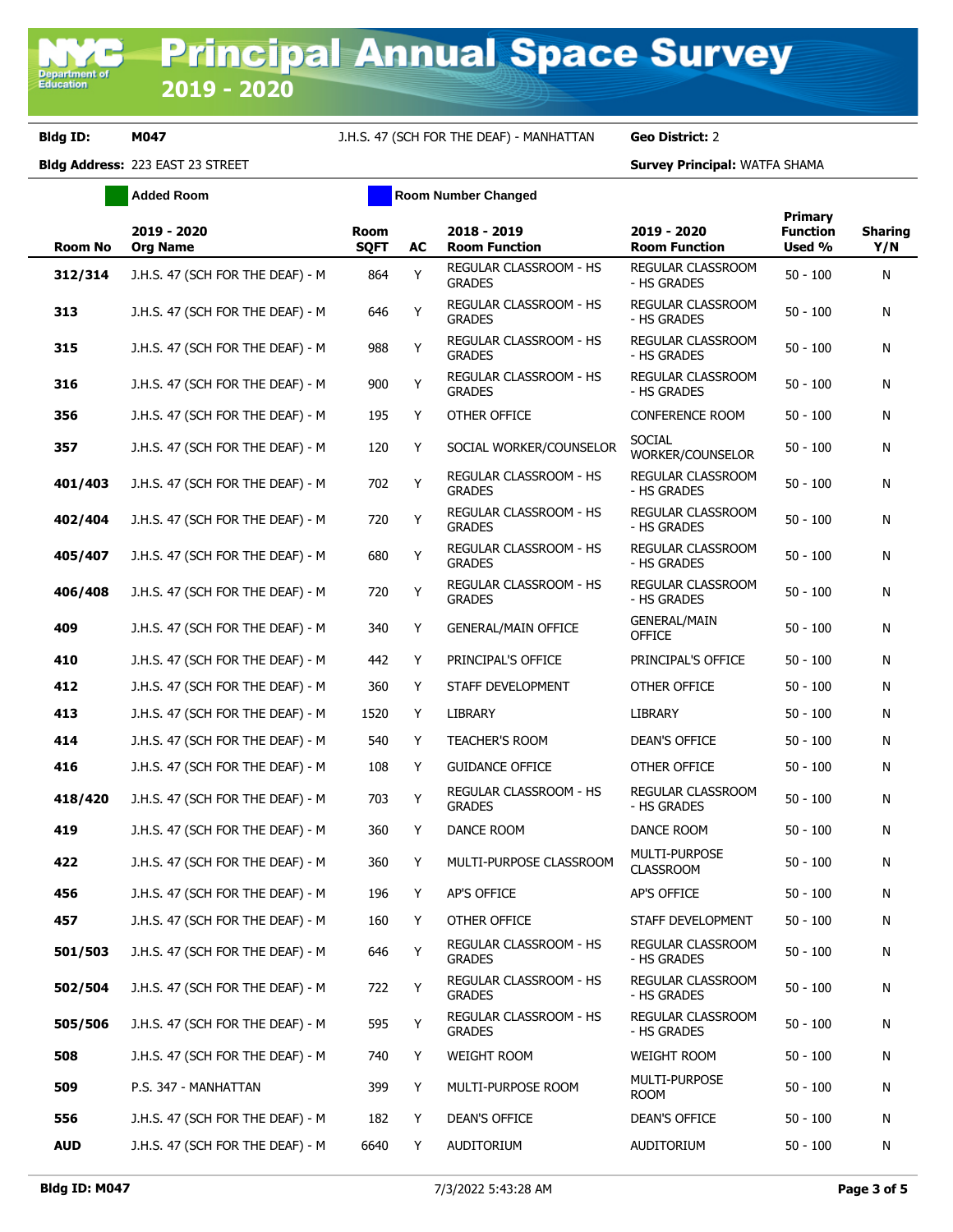## **Bldg ID: M047** J.H.S. 47 (SCH FOR THE DEAF) - MANHATTAN **Geo District:** 2

|                   | <b>Added Room</b>                                                                                                                                                                            |                     |    | <b>Room Number Changed</b>          |                                           |                                             |                       |
|-------------------|----------------------------------------------------------------------------------------------------------------------------------------------------------------------------------------------|---------------------|----|-------------------------------------|-------------------------------------------|---------------------------------------------|-----------------------|
| <b>Room No</b>    | 2019 - 2020<br><b>Org Name</b>                                                                                                                                                               | Room<br><b>SOFT</b> | AC | 2018 - 2019<br><b>Room Function</b> | 2019 - 2020<br><b>Room Function</b>       | <b>Primary</b><br><b>Function</b><br>Used % | <b>Sharing</b><br>Y/N |
| B1                | M721 SPED - MANHATTAN                                                                                                                                                                        | 1776                | Y  | D75 SPED CLASSROOM                  | D75 SPED<br><b>CLASSROOM</b>              | $50 - 100$                                  | N                     |
| <b>B10</b>        | P.S. 347 - MANHATTAN                                                                                                                                                                         | 240                 | Y  | PRINCIPAL'S OFFICE                  | PRINCIPAL'S OFFICE                        | $50 - 100$                                  | N                     |
| <b>B2</b>         | J.H.S. 47 (SCH FOR THE DEAF) - M                                                                                                                                                             | 340                 | Y  | <b>GENERAL BUILDING SUPPORT</b>     | <b>GENERAL BUILDING</b><br><b>SUPPORT</b> | $50 - 100$                                  | N                     |
| <b>B3</b>         | M721 SPED - MANHATTAN                                                                                                                                                                        | 378                 | Y  | D75 SPED CLASSROOM                  | D75 SPED<br><b>CLASSROOM</b>              | $50 - 100$                                  | N                     |
| <b>B4</b>         | J.H.S. 47 (SCH FOR THE DEAF) - M                                                                                                                                                             | 204                 | Υ  | DUPLICATING/COPY ROOM               | DUPLICATING/COPY<br><b>ROOM</b>           | $50 - 100$                                  | N                     |
| <b>B5</b>         | J.H.S. 47 (SCH FOR THE DEAF) - M                                                                                                                                                             | 200                 | Y  | STORAGE ROOM                        | STORAGE ROOM                              | $50 - 100$                                  | N                     |
| B7                | P.S. 347 - MANHATTAN                                                                                                                                                                         | 765                 | Y  | PRE-K FULL DAY                      | PRE-K FULL DAY                            | $50 - 100$                                  | N                     |
| <b>B8</b>         | P.S. 347 - MANHATTAN                                                                                                                                                                         | 216                 | Y  | <b>GENERAL/MAIN OFFICE</b>          | <b>GENERAL/MAIN</b><br>OFFICE             | $50 - 100$                                  | N                     |
| <b>BLRROOM</b>    | J.H.S. 47 (SCH FOR THE DEAF) - M                                                                                                                                                             | 16500               | Y  | <b>GENERAL BUILDING SUPPORT</b>     | <b>GENERAL BUILDING</b><br><b>SUPPORT</b> | $50 - 100$                                  | N                     |
| <b>GYM</b>        | J.H.S. 47 (SCH FOR THE DEAF) - M                                                                                                                                                             | 5184                | Y  | <b>GYMNASIUM</b>                    | <b>GYMNASIUM</b>                          | $50 - 100$                                  | N                     |
| <b>PENT 1</b>     | J.H.S. 47 (SCH FOR THE DEAF) - M                                                                                                                                                             | 616                 | Y  | <b>GENERAL BUILDING SUPPORT</b>     | <b>GENERAL BUILDING</b><br><b>SUPPORT</b> | $50 - 100$                                  | N                     |
| PENT <sub>2</sub> | J.H.S. 47 (SCH FOR THE DEAF) - M                                                                                                                                                             | 368                 | Y  | <b>GENERAL BUILDING SUPPORT</b>     | <b>GENERAL BUILDING</b><br><b>SUPPORT</b> | $50 - 100$                                  | N                     |
| <b>PENT 3</b>     | J.H.S. 47 (SCH FOR THE DEAF) - M                                                                                                                                                             | 224                 | Y  | <b>GENERAL BUILDING SUPPORT</b>     | <b>GENERAL BUILDING</b><br><b>SUPPORT</b> | $50 - 100$                                  | N                     |
| <b>SC-KITC</b>    | J.H.S. 47 (SCH FOR THE DEAF) - M                                                                                                                                                             | 5220                | Y  | STUDENT CAFETERIA                   | STUDENT CAFETERIA                         | $50 - 100$                                  | N                     |
| 248               | M721 SPED - MANHATTAN                                                                                                                                                                        | 234                 | N  |                                     | <b>ACTIVITIES FOR</b><br>DAILY LIVING     | $50 - 100$                                  | N                     |
| 305               | J.H.S. 47 (SCH FOR THE DEAF) - M                                                                                                                                                             | 612                 | Y  |                                     | <b>ART ROOM</b>                           |                                             | N                     |
| 306               | J.H.S. 47 (SCH FOR THE DEAF) - M                                                                                                                                                             | 558                 | Y  |                                     | <b>ART ROOM</b>                           |                                             | N                     |
|                   | How many hallway bathrooms for students are there in your building?                                                                                                                          |                     |    |                                     |                                           | 18                                          |                       |
|                   | Are any of the student bathrooms being shared by multiple schools?                                                                                                                           |                     |    |                                     |                                           | Y                                           |                       |
|                   | Are all the student bathrooms open throughout the day?                                                                                                                                       |                     |    |                                     |                                           | Y                                           |                       |
|                   | Please identify the number of non-instructional spaces, not reported above, being used for<br>instructional purposes, academic intervention services, or therapeutic or counseling services: |                     |    |                                     |                                           | $\mathbf 0$                                 |                       |
|                   | Are any of those non-instructional spaces being shared?                                                                                                                                      |                     |    |                                     |                                           | N                                           |                       |